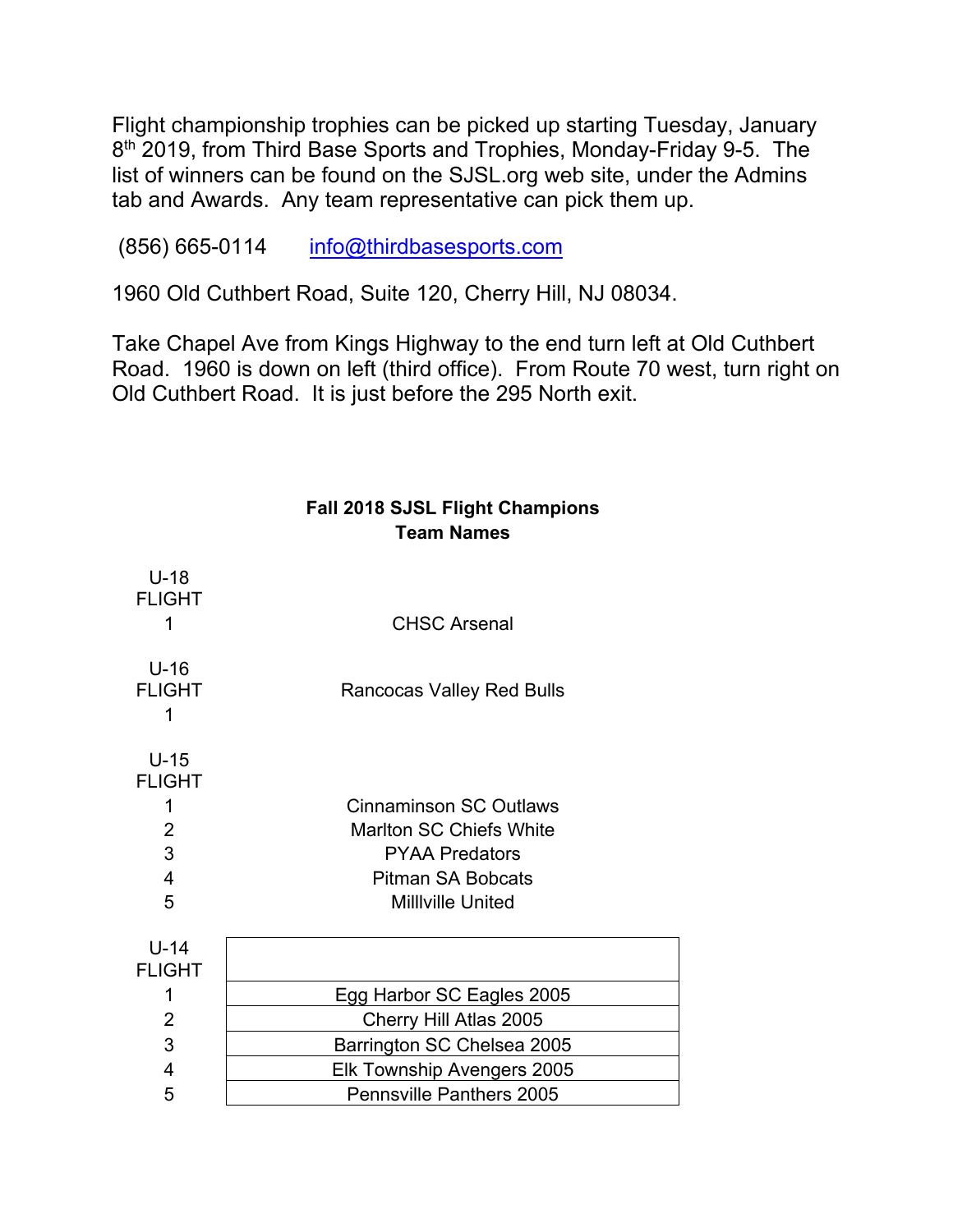| 6                       | Haddonfield SC Red 2005                                        |                     |
|-------------------------|----------------------------------------------------------------|---------------------|
| $\overline{7}$          | Pitman SA Cheetahs 2005                                        |                     |
| 8                       | <b>TBAA Cosmos 2005</b>                                        |                     |
| 9                       | <b>MLU Marauders 2005</b>                                      |                     |
|                         |                                                                |                     |
| $U-13$                  |                                                                |                     |
| <b>FLIGHT</b>           |                                                                |                     |
| 1                       | <b>Medford Strikers Victory 2006</b>                           |                     |
| $\overline{2}$          | Cinnaminson SC Force 2006                                      |                     |
| 3                       | Vineland SA Raptors 2006                                       |                     |
| 4                       | <b>Tarkill Knights 2006</b>                                    | <b>Co-Champions</b> |
| $\overline{\mathbf{4}}$ | Pitman Tigers 2006                                             | <b>Co-Champions</b> |
| 5                       | Hammonton Youth Heat 2006                                      |                     |
| 6                       | <b>TBAA Outlaws 2006</b>                                       |                     |
| $\overline{7}$          | Indian Mills Warriors 2006                                     |                     |
| 8                       | Winslow Twp YSA Wolves 2006                                    |                     |
| 9                       | Collingswood Travel Chaos 2006                                 |                     |
| 10                      | Penns Grove SC Storm 2006                                      |                     |
|                         |                                                                |                     |
|                         |                                                                |                     |
| $U-12$<br><b>FLIGHT</b> |                                                                |                     |
| 1                       | Cinnaminson SC Thunder 2007                                    |                     |
| 2                       | Rancocas Valley SC United 2007                                 |                     |
| 3                       | Mantua Township SA Lightning 2007                              |                     |
| 4                       | Delran Fury 2007                                               | <b>Co-Champions</b> |
| 4                       | <b>Cinnaminson SC Predators 2007</b>                           | <b>Co-Champions</b> |
| 5                       | Egg Harbor Twp SC Eagles 2007                                  |                     |
| 6                       | Waterford AA Wings 2007                                        |                     |
| 7                       | <b>Highland Youth Union 2007</b>                               |                     |
| 8                       | <b>Winslow Twp YSA Enforcers 2007</b>                          |                     |
| 9                       | Logan Lightning 2007                                           |                     |
| 10                      |                                                                |                     |
| 11                      | Cape Express SC Sharks 2007<br><b>Voorhees Revelution 2007</b> |                     |
| 12                      |                                                                |                     |
|                         | Woodstown SC Vipers 2007                                       |                     |
| 13                      | MTYS Bulldogs 2007                                             |                     |
| $U-11$                  |                                                                |                     |
| <b>FLIGHT</b>           |                                                                |                     |
| 1                       | Upper Twp SA Riptides 2008                                     |                     |